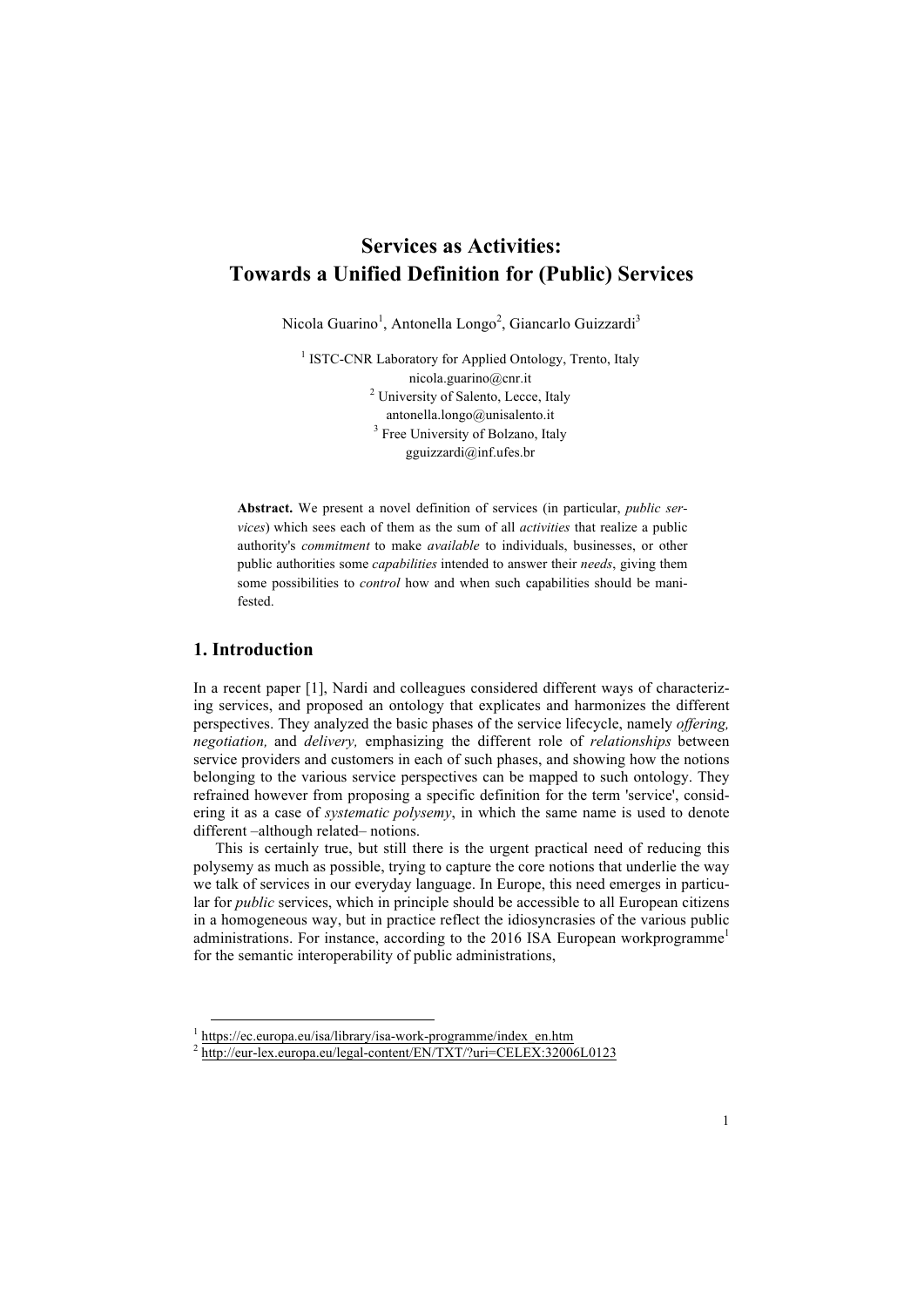"There is still no standard way of describing and documenting European public services. The understandings of services and service implementations are different and even the basic definition of what constitutes a public service differs. Furthermore, there is a lack of an overview of what types of services already exist, often resulting in redundant work and inefficiencies".

On the other hand, an important strategic document such as the European Services Directive<sup>2</sup> adopts a relatively simple definition of (economic) services, namely:

" 'service' means any self-employed economic *activity*, normally provided for remuneration" (Article 4, our emphasis)

Another definition, oriented towards public services, is reported in the recent "Study of the new generation of eGovernment Services"<sup>3</sup>:

"Public services are *activities* that are publicly funded and arise from public policy and that are for the collective benefit of the public, accountable to and governed by a political process. This includes both administrative and human services." (our emphasis)

Both these definitions suggest that services are *activities* of a certain kind, although the exact nature of such activities is not clarified. In this paper we go back to the original challenge –coming up with a *unifying* service definition– by presenting an ontological account of *services as activities*. Such proposal leverages on the early foundational work by Ferrario and Guarino [2], which sees a service as a complex temporal entity consisting of a *service commitment* and the corresponding process. While in that work we stressed the role of service commitment, considering its mere existence as sufficient for the existence of a service, here we focus our attention on other aspects of services, such as *capability, availability,* and *control.* As we shall see, *all* these will become essential ingredients of our service definition.

#### **2. Services as activities: clarifying the ambiguities**

According to Ferrario and Guarino, behind every service there is a commitment to perform *actions* of a certain kind. For instance, behind a mobile phone service there is a commitment to perform phone connection actions. Of course, at a *microscopic* level of analysis, each of such actions *may* be considered as a service, but this is not the notion of service people use in their everyday speaking: people subscribe to *one* telephone service, which offers them the possibility to activate multiple phone connections. Each of these connections is part –so to speak– of *the same* service. This means that, while analyzing services, we should first of all distinguish *core service actions* from *activities* involving such actions. We shall say that a *service provision* is an activity resulting from the aggregation of multiple service actions for the benefit of a single customer. In turn, a *service* is an aggregation of service provisions, possibly

 <sup>2</sup> http://eur-lex.europa.eu/legal-content/EN/TXT/?uri=CELEX:32006L0123

<sup>3</sup> https://joinup.ec.europa.eu/community/opengov/og\_page/ogs-study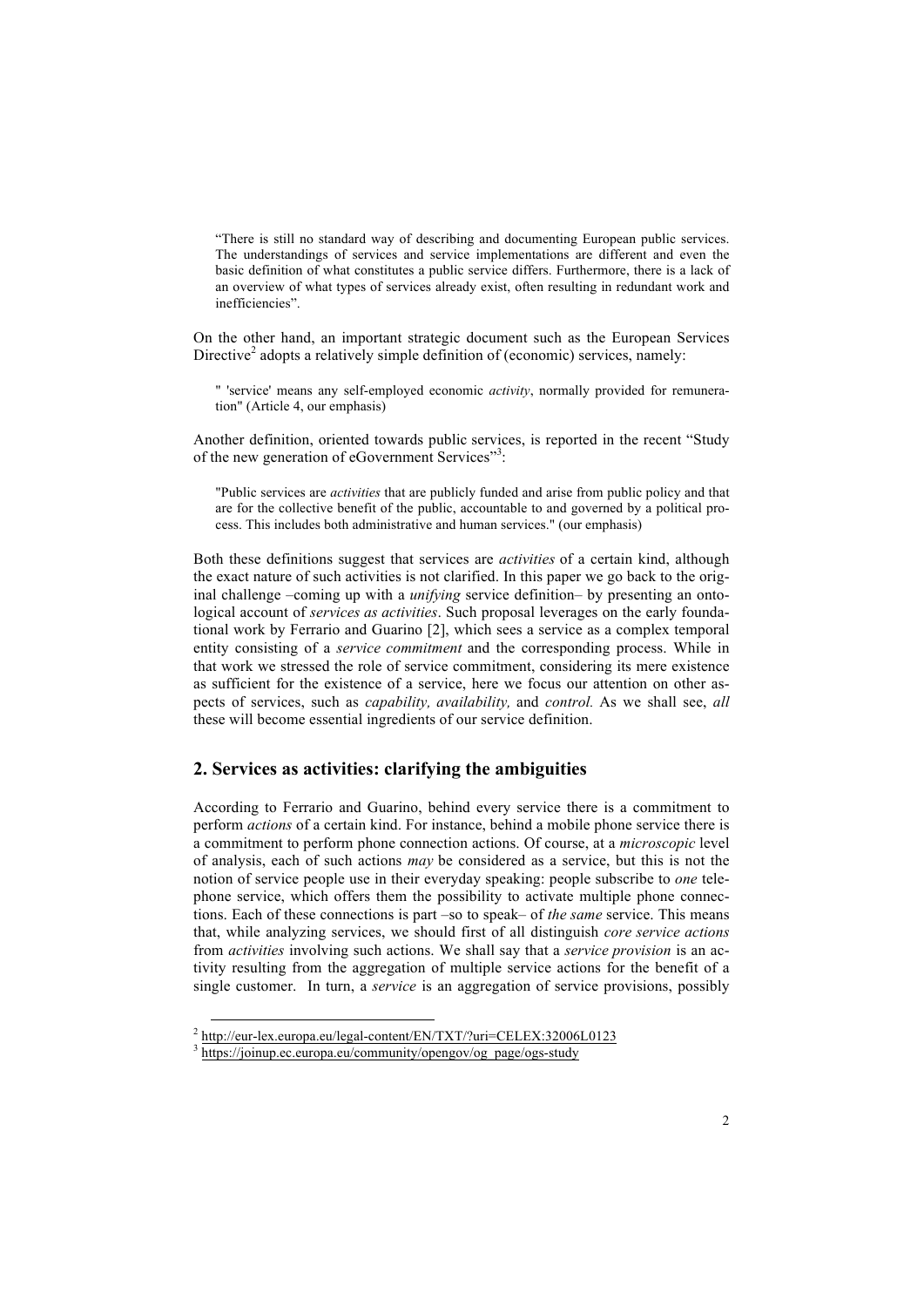involving multiple customers. In this way, we can have a single entry in a service catalog that refers to a unique service, independently of the number of actual service provisions and the number of core service actions involved in each of such provisions. In other words, to capture the everyday notion of service we need to move from the microscopic to the *mesoscopic level of analysis* [3], at which multiple service actions of the same kind are aggregated in a coherent whole. It is such coherent whole that, in our opinion, deserves to be called a service.

To better understand the issue, consider the definition of public service proposed by the latest version of the Core Public Service Vocabulary Application Profile  $(CPSV-AP)^4$ :

"A Public Service is *a mandatory or discretionary set of acts* performed, or able to be performed, by or on behalf of a public organization. Services may be for the benefit of an individual, a business, or other public authority, or groups of any of these. The capacity to act exists whether it is used or not, and the term 'benefit' may apply in the sense of enabling the fulfillment of an obligation." (our emphasis)

This definition is still in agreement with the previous ones (since an activity can be understood as a set of acts), with the difference that here the nature of such acts is clarified a bit more. Unfortunately, however, it leaves open whether the single acts belonging to the set that constitutes a public service concern a single *service provision*, for the benefit of a single customer, or rather a single *service offering*, addressed to multiple customers. Consider for instance a public nursery service: each service provision addressed to a parent or a family consists of a sequence of acts performed by a public organization for the benefit of an individual, or a group of individuals (the family). So, a single service provision would count as a public service according to this definition. In this case, a public service identifier may be the registration number formally issued once the nursery request is processed.

On the other hand, a single service provision is probably not the kind of 'Public service' we have in mind: indeed, especially from the point of view of a service catalog, what we need is being able to list public services described by a single *service offering,* addressed to multiple customers. Note that a service understood in this way would still satisfy the definition above, since it may be seen as a (large) set of acts performed by a public organization for the benefit of an individual. However, in this case the service identifier would be rather different, since it should be somehow attached to the service offering.

 <sup>4</sup> https://joinup.ec.europa.eu/asset/cpsv-ap/description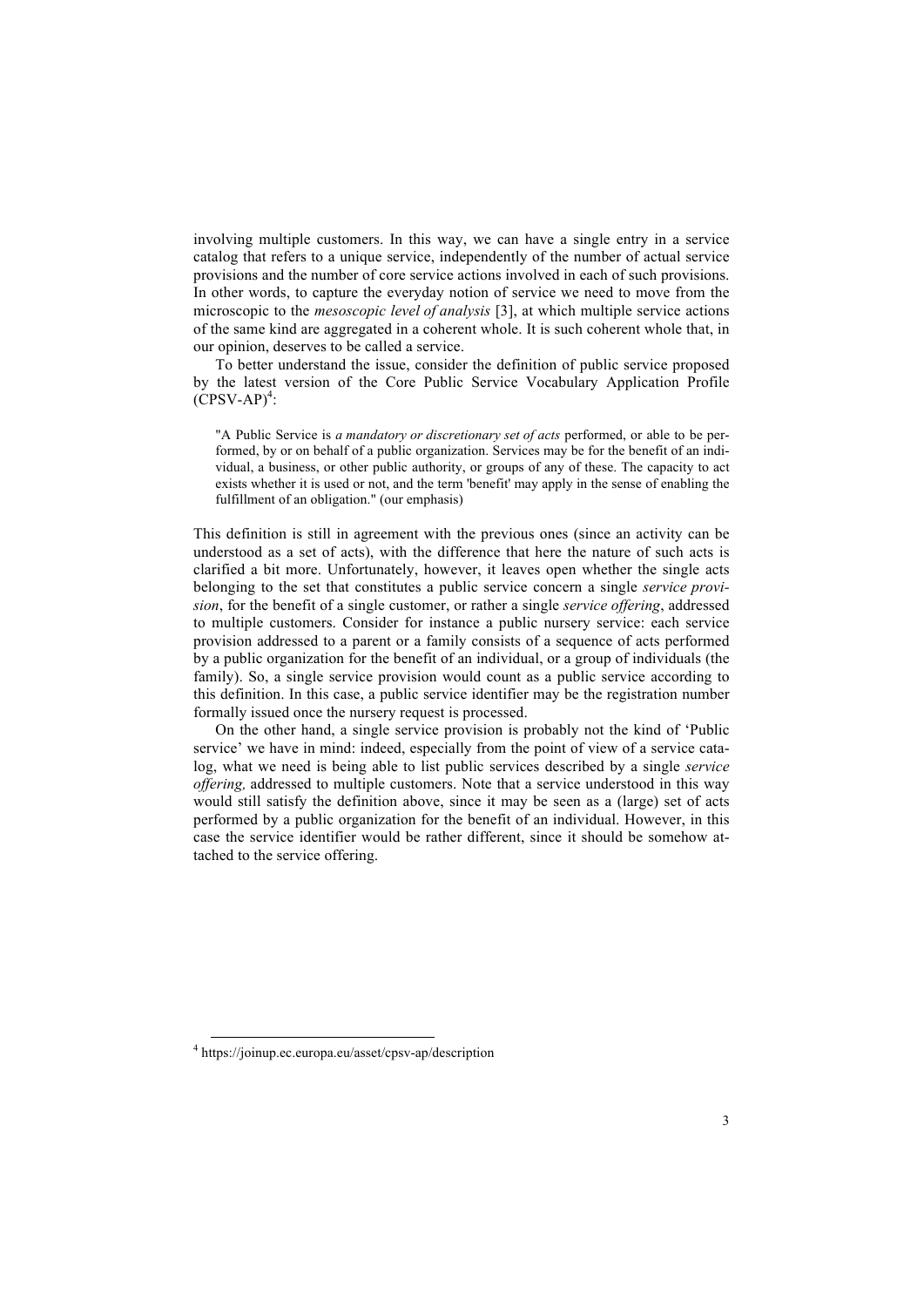

Fig. 1. Public service as a sum of activities

We can conclude that the CPSV-AP definition, as well as the previous definitions of services as activities, fails in offering a way to identify and count services, because of the ambiguity between *service* and *service provision*. A way to solve this ambiguity, accounting for the different nature of these two notions and their mutual relationships is described in Fig. 1. A public service, intended as a sum of acts (and therefore as an activity), is composed in turn by two main kinds of activities: a *service offering* activity and a number of *service request processing* activities, one for each service request. In turn, service request processing includes *service management* activities, such as those needed to handle *service requests* and decide about *service admission*, and *service operation* activities, such as the actual *service provision* and the *monitoring & control* activities. A unique service offering<sup>5</sup> activity is required to exist for each public service, while zero or more service request processing activities may exist. In this way, the identifier of the service offering can be taken as the identifier for the whole service, which is seen as a sum of activities that may *include* multiple service provisions, but can't coincide with a single service provision.

#### **3. Services as activities: towards a definition**

Having clarified the possible ambiguity between *service* and *service provision*, let us now discuss how a definition of service can be articulated. Assuming that a service is, intuitively, a sum of acts ultimately aiming at producing something useful for somebody, what are the essential elements that distinguish a service from an arbitrary sum of such acts? In the past, we have insisted that an essential element is the presence of a *commitment* [4], arguing that a service exist, at a certain time, if a service commitment exist. Now we believe that this position should be revised, since, especially in the light of public services, we realize further essential elements should be accounted for. In short, the following conditions should hold in order for a service to exist:

<sup>&</sup>lt;sup>5</sup> Note that, properly speaking, what is offered under this view is a service provision and not a service. So 'service offering' actually means 'offer of service provision'.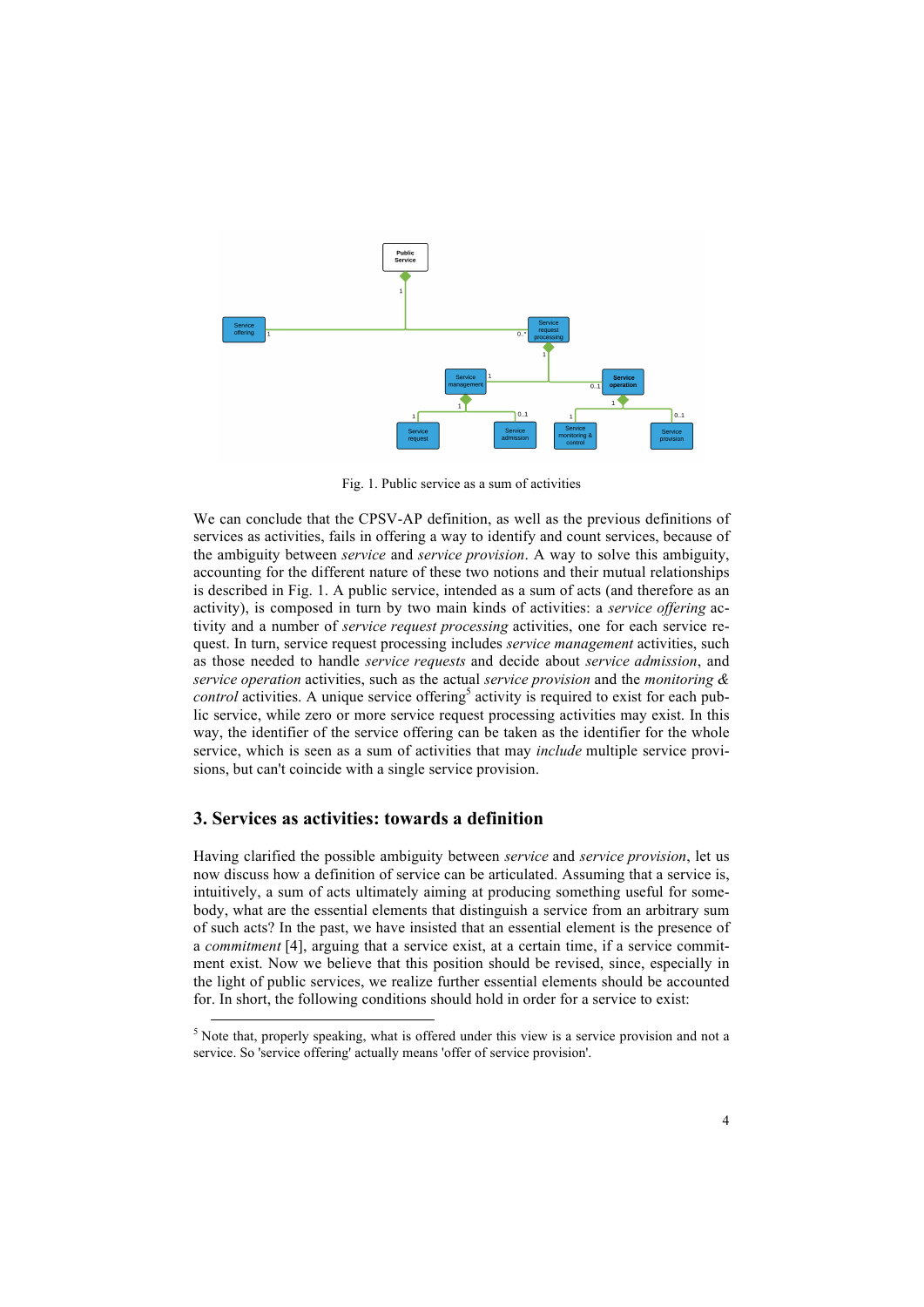- 1. Prior *commitment* to do the service actions. In the case of public services, such prior commitment arises from public policy, aimed at capturing citizen's needs.
- 2. Concrete *capability* to honor the service commitment, namely the *actual power* to execute the service actions, within a given *performance*. Such actual power presupposes having *access* to the necessary *resources* and having the *freedom* to execute the actions. The actual execution of a service action is an *exploitation* of the associated capability.
- 3. Actual service *availability* to customers, resulting from offering activities implemented to *expose* the service through suitable *service access channels*.
- 4. Finally, actual possibility for the customer(s) to *control* the service, being able (through suitable *service control* channels) to invoke or stop it and monitor its execution on the basis of the *service levels* agreed with the provider.

In the light of these considerations, our refined definition of (public) service is as follows:

A *public service* is an aggregation of all *activities* that realize a public authority's *commitment* to make *available* to individuals, businesses, or other public authorities some *capabilities* intended to answer their *needs*, giving them some possibilities to *control* how and when such capabilities are manifested.

Note that this definition marks a radical difference with respect to the previous definition proposed by Ferrario and Guarino, since in this case the commitment is not *part* of the service, although the service still depends on it. Moreover, now the commitment does not concern directly the execution of core service actions, but rather the availability of certain capabilities. In this way we can see the actions done to make the service available to customers, including those concerning the offering phase, as proper parts of the service.

Some UML models resulting from the definitions above have been developed recently, in the framework of ongoing projects on cloud services and public services. Space (and time) reasons don't allow us to present them. We only comment here two aspects that deserve further work.

A first comment is about the ontological nature of activities. Of course, an option is to consider them as perdurants in the classic sense. In this case, they would correspond to what in DOLCE are called *processes*. This choice is however not particularly amenable for our purposes, since perdurants in DOLCE are entities frozen in time, which cannot change. This would force us to model services only as historical entities, after they have ceased to be present. On the contrary, the idea of services as activities relies on the intuition that such activities are typically *ongoing,* and can genuinely change in time by acquiring new temporal parts. That's why we are working on a new approach to the ontology of processes, which sees them as *variable embodiments* [5] of events.

A second comment concerns the connection between this approach and the one presented by Nardi and colleagues, which is mainly focused on *service relationships.* Why don't relationships occur in our new model? The answer is that they are implicit